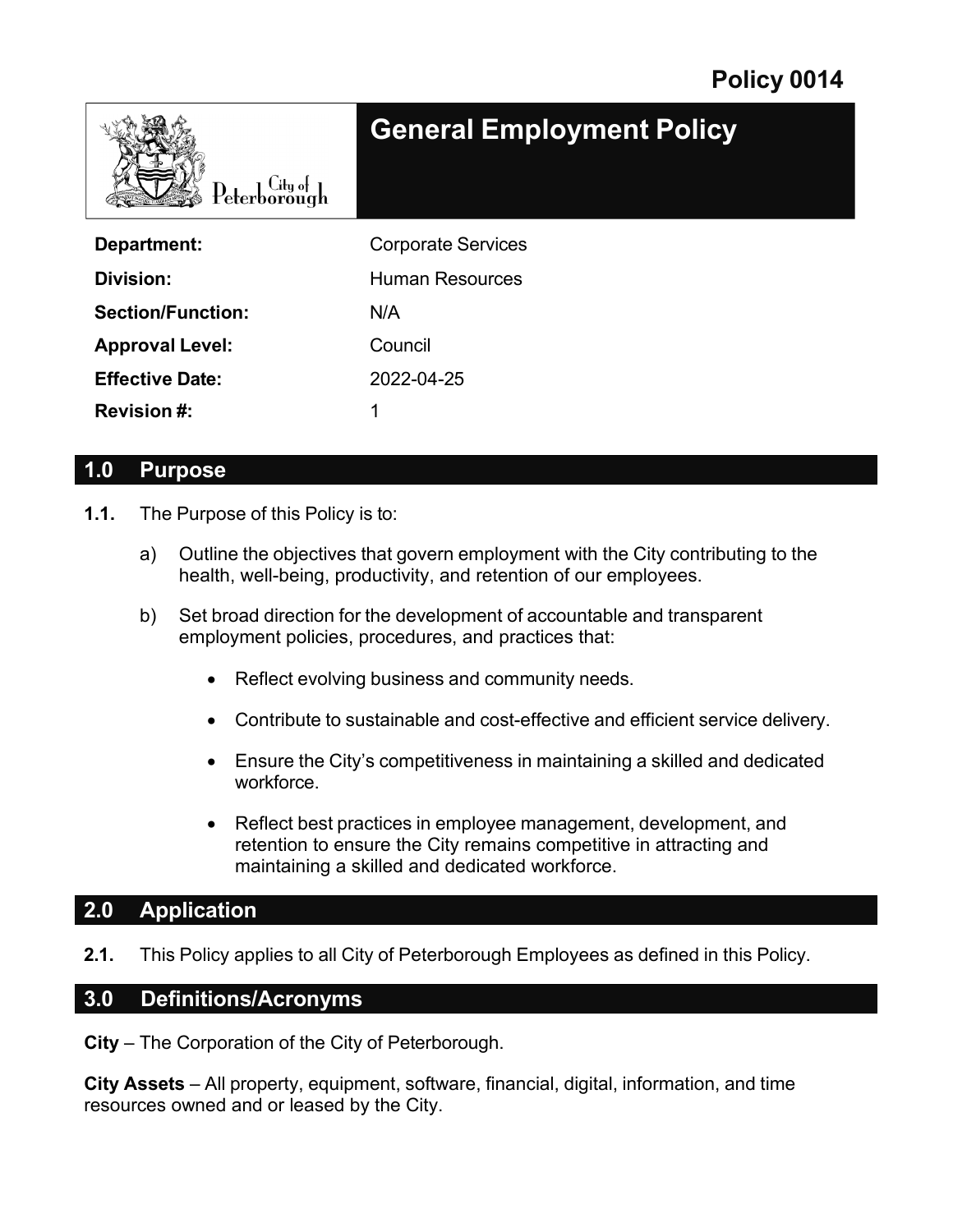# $\text{Peterborough}$

# **General Employment Policy**

**Conflict of Interest** – A situation in which an Employee has personal or private interests that may compete with the public interests of the City. A conflict may exist even if no unethical or improper act results from it. A Conflict of Interest can be Real, Potential, or Perceived Conflict.

- **Real Conflict**  A situation in which an employee's personal or private interests improperly influence the performance of official duties and responsibilities or where a position is used for personal gain or in personal circumstances.
- **Potential Conflict** A situation where an actual conflict could reasonably exist in the future if mitigation strategies are not followed.
- **Perceived Conflict** A situation where no actual conflict exists, however, the situation could be perceived by a reasonable observer to be a conflict, whether it is the case.

**Employee** – Refers to paid staff of the City whether permanent or on contract, and the following groups only as appropriate: volunteers, co-op students, interns, Elected Officials and appointees acting on behalf of the City. This does not include employees with the Peterborough Lakefield Community Police Service and the Greater Peterborough Area Economic Development Corporation.

**Employee Development** – The formal and informal activities to support the growth and development of employee skills, knowledge, abilities, and professional confidence. Such activities may include but are not limited to attending training seminars and conferences; receiving regular and ongoing feedback on performance; participating in job shadowing, acting assignments, special projects, or on a special task force or committee; employee recognition initiatives.

**Employment Accommodation** – Adjustments to the workplace (alternative or modified arrangements) to eliminate barriers for an employee.

**Flexible Work Arrangement** – Any one of a range of work structures that modifies the time and/or place in which work gets done on a regular basis.

**Income Protection** – Insurance that replaces the income lost through an inability to work due to injury or sickness.

**Outside Activities** – Any work or endeavour that an Employee commits to or engages in beyond their job with the City. Such endeavours may consist of paid employment, participation in non-profit activities, or volunteer activities.

**Personal Benefits** – Any real, potential, or perceived personal gain, advantage, or favour.

**Regular Attendance** – Employees report to work as scheduled, on time, and miss work only due to illness, provide necessary documentation to support times when they cannot report to work, take unscheduled leave only when unavoidable, report absences in keeping with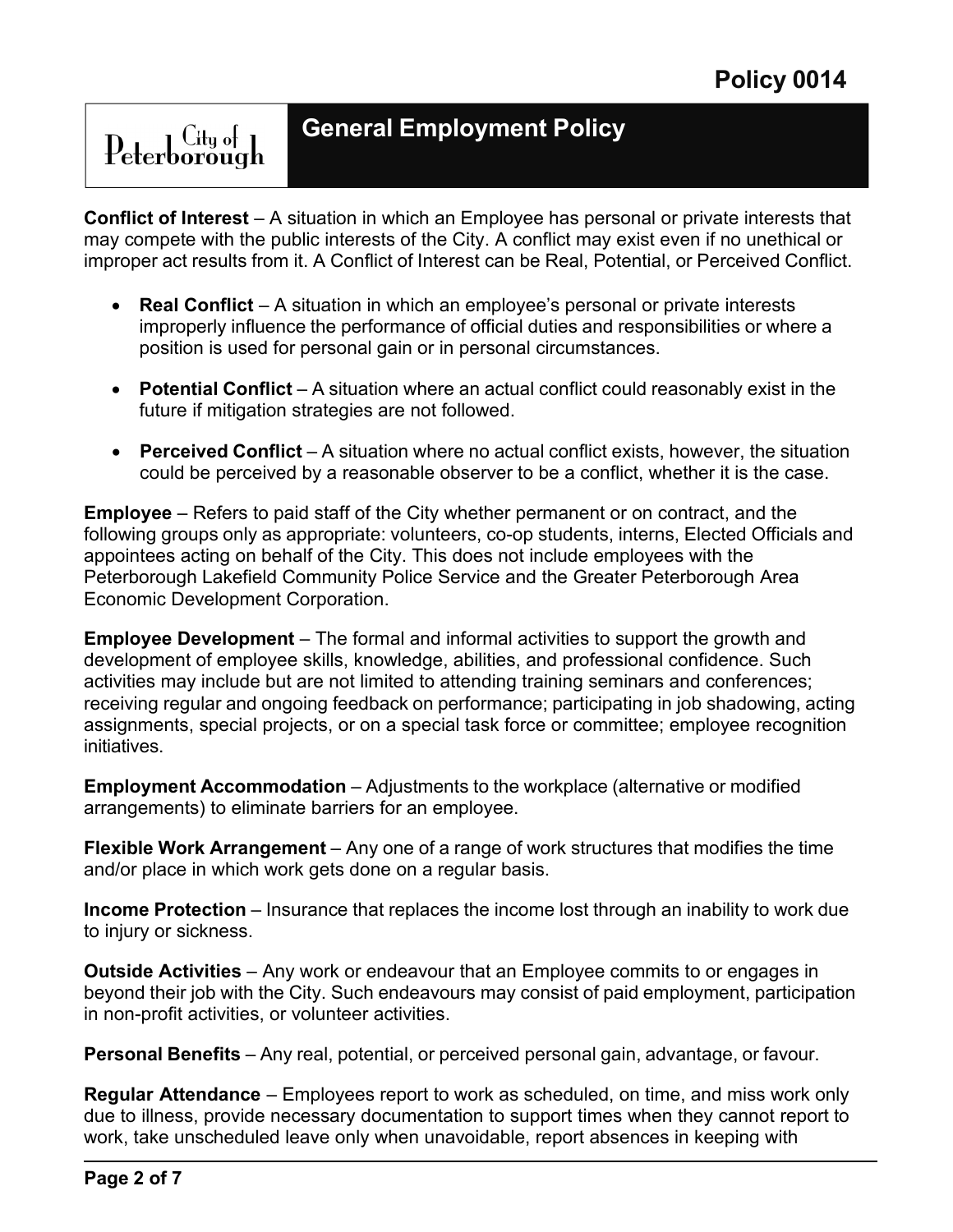$\text{Peterborough}$ 

# **General Employment Policy**

required procedures, and make every effort to facilitate a return to work from injury/illness by following appropriate treatment/assistance programs.

### **4.0 Policy Statement(s)**

#### **4.1. Employment Policies, Procedures, and Practices**

To guide and support the successful conduct of Employees and ensure the success of City operations, the City will:

a) Establish and maintain employment policies, procedures, and practices, and implement those in a fair and equitable manner in accordance with applicable legislation, collective agreements, the Code of Conduct and City Policies and Procedures.

#### **4.2. Employee Code of Conduct**

To ensure a high level of public trust in City operations, programs, and services, the City will maintain and update an Employee Code of Conduct Procedure that:

- a) Establish minimum expectations for the professional and ethical conduct of City employees based on the principles of integrity, honesty, impartiality, accountability, and openness.
- b) Hold employees accountable for the responsibilities entrusted to them.
- c) Require that Employees:
	- Demonstrate the highest standards of professional and ethical behaviour and be beyond reproach in their professional dealings.
	- Be free from undue influence and not act or appear to act in order to gain Personal Benefits or in exchange for special treatment for themselves or for relatives, friends, or organizations.
	- Not participate in situations or Outside Activities where personal interests may conflict with the interests of the City or their employment responsibilities, whether that conflict is a Real, Potential, or Perceived Conflict of Interest.
	- Use City Assets only for City purposes and not for personal gain.
	- Be professional and respectful in all communications and interactions with the public and all persons with whom they work**.**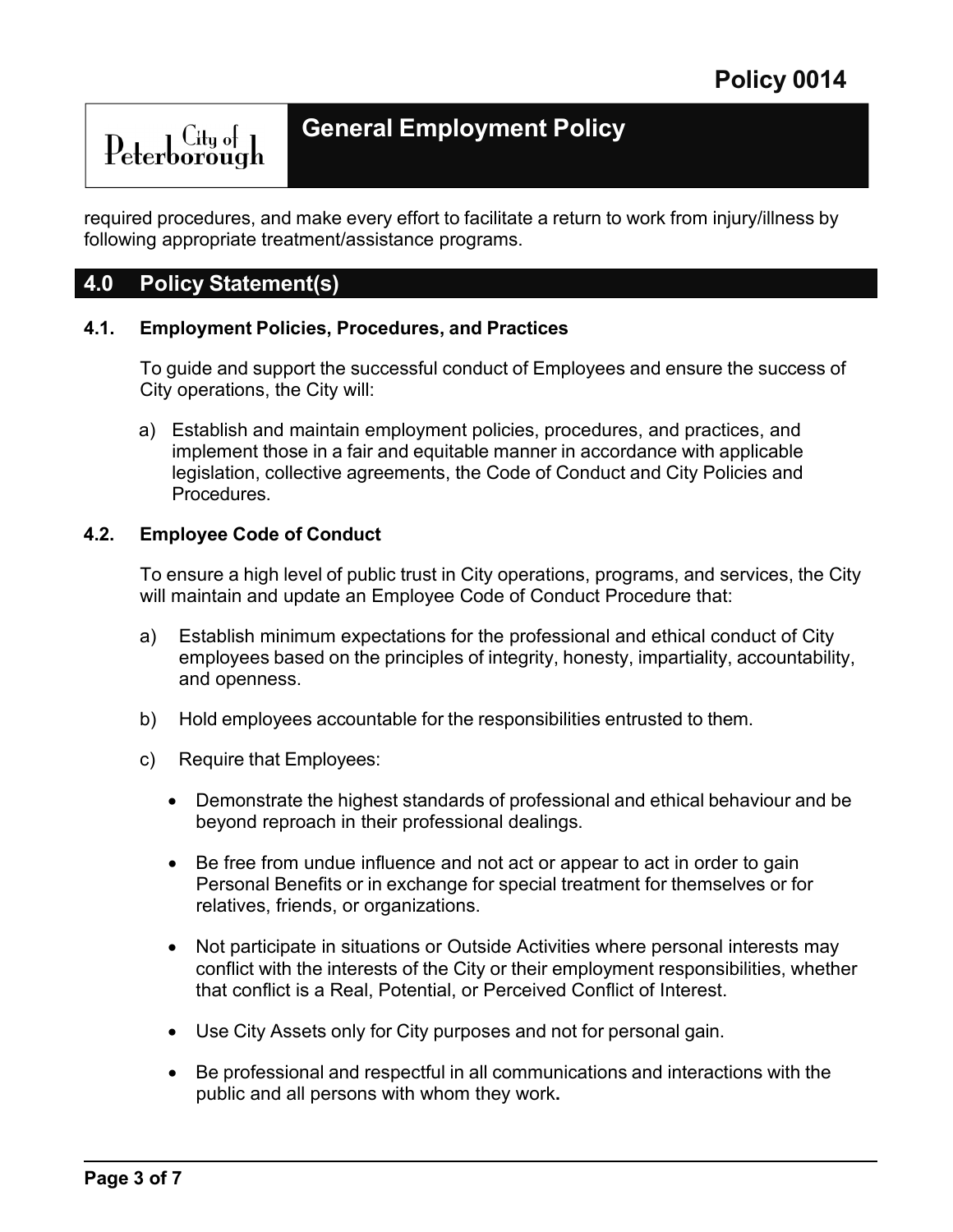# **General Employment Policy**

- Recognize that every work decision and action provide the opportunity to earn public trust through honesty, integrity, personal accountability, and professionalism.
- Support the policies, programs and objectives of the City and their respective Department and present the City in a positive light as ambassadors of the City.
- d) Ensures employees are aware that:

Peterborough

- It is their responsibility to familiarize themselves with, understand, and comply with the Employee Code of Conduct Procedure, and all other relevant City Policies and Procedures.
- It is their responsibility to immediately disclose any Potential, Real, or Perceived instances of a Conflict of Interest or non-compliance with the Code of Conduct or any other City Policy or Procedure.
- Incidents of non-compliance with the Code of Conduct and/or any other City Policy or Procedure will not be tolerated and could result in disciplinary action up to and including termination.

#### **4.3. Recruitment, Retention, and Employee Development**

To recruit, retain, and develop a highly skilled and dedicated workforce capable of meeting the service delivery needs of Peterborough residents, the City will:

- a) Endeavour to hire the best possible candidate for each job vacancy while ensuring equal opportunity, internal mobility, and compliance with relevant legislation and collective agreements.
- b) Provide opportunities for employee development to enrich their work experience, foster retention, and prepare them to meet future organizational needs, where possible and subject to available funding.
- c) Allow flexible work arrangements that support work-life balance, optimize employee performance, and are responsive to evolving operational needs and progressive business practices.

#### **4.4 Safe and Positive Work Environment**

To create a safe and positive work environment that contributes to the motivation, productivity, and retention of employees, the City will:

- a) Provide a respectful, inclusive, and harassment-free workplace and safe and proper working conditions.
- b) Address employee issues and concerns in a fair, objective, and proactive manner and provide mechanisms to prevent and resolve such issues.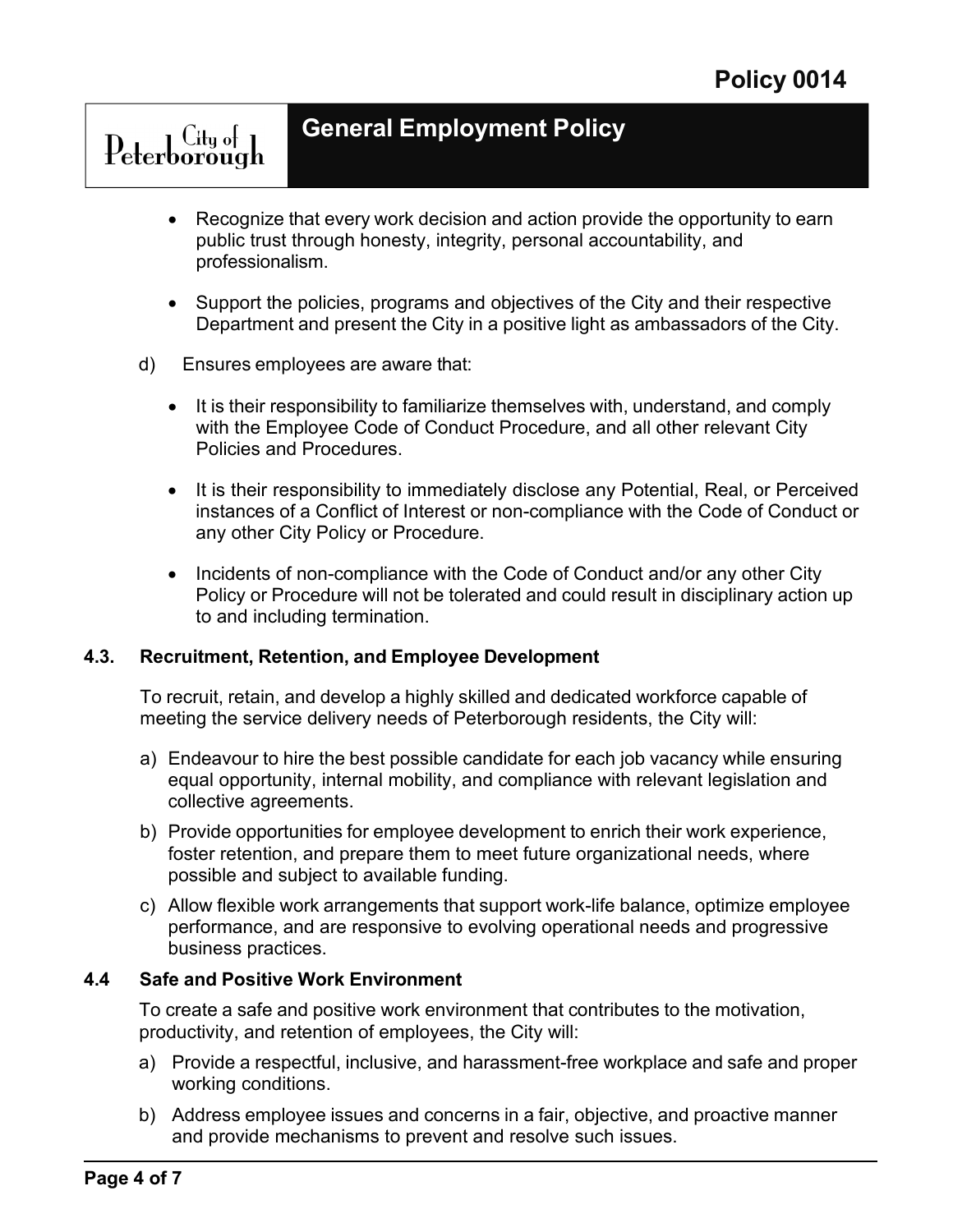# Peterborough

# **General Employment Policy**

- c) Promote and maintain channels for open communication.
- d) Provide programs and procedures to ensure employee safety awareness and education.
- e) Support initiatives that contribute to employee engagement and wellness and enable employees to make a meaningful contribution in the workplace.
- f) Protect and ensure the confidentiality of employee records and processes, to the extent possible

#### **4.5 Salary and Benefits**

To ensure a competitive provision of salary and benefits, the City will:

- a) Implement salary and benefits administration procedures in a consistent, fair and equitable manner in accordance with collective agreements or as authorized by Council or the Chief Administrative Officer, and applicable legislation.
- b) Conduct market research from time-to-time to factor potential economic increases into budget considerations.

#### **4.6 Attendance Management**

To effectively support and manage employee attendance, the City will:

- a) Set clear expectations for regular attendance and hold employees accountable to such standards/expectations.
- b) Manage absenteeism through consistent and effective intervention strategies.
- c) Provide fair and equitable access to income protection for illness.
- d) Provide fair and equitable consideration for leave of absence requests.
- e) Provide necessary employment accommodation and supportive work arrangements, where appropriate, that aid regular employee attendance.
- f) Facilitate a return to work as early as possible following necessary absence and provide employment accommodation as required.

#### **4.7 Performance Management**

To support successful employee performance and compliance with City policies, procedures, expectations, and standards, the City will:

- a) Establish and communicate reasonable standards of performance and hold employees accountable to those standards in a fair and consistent manner.
- b) Provide the tools, resources, training, and feedback for employees to be successful in their work.
- c) Provide ongoing feedback to ensure employees are aware of where they stand against performance expectations.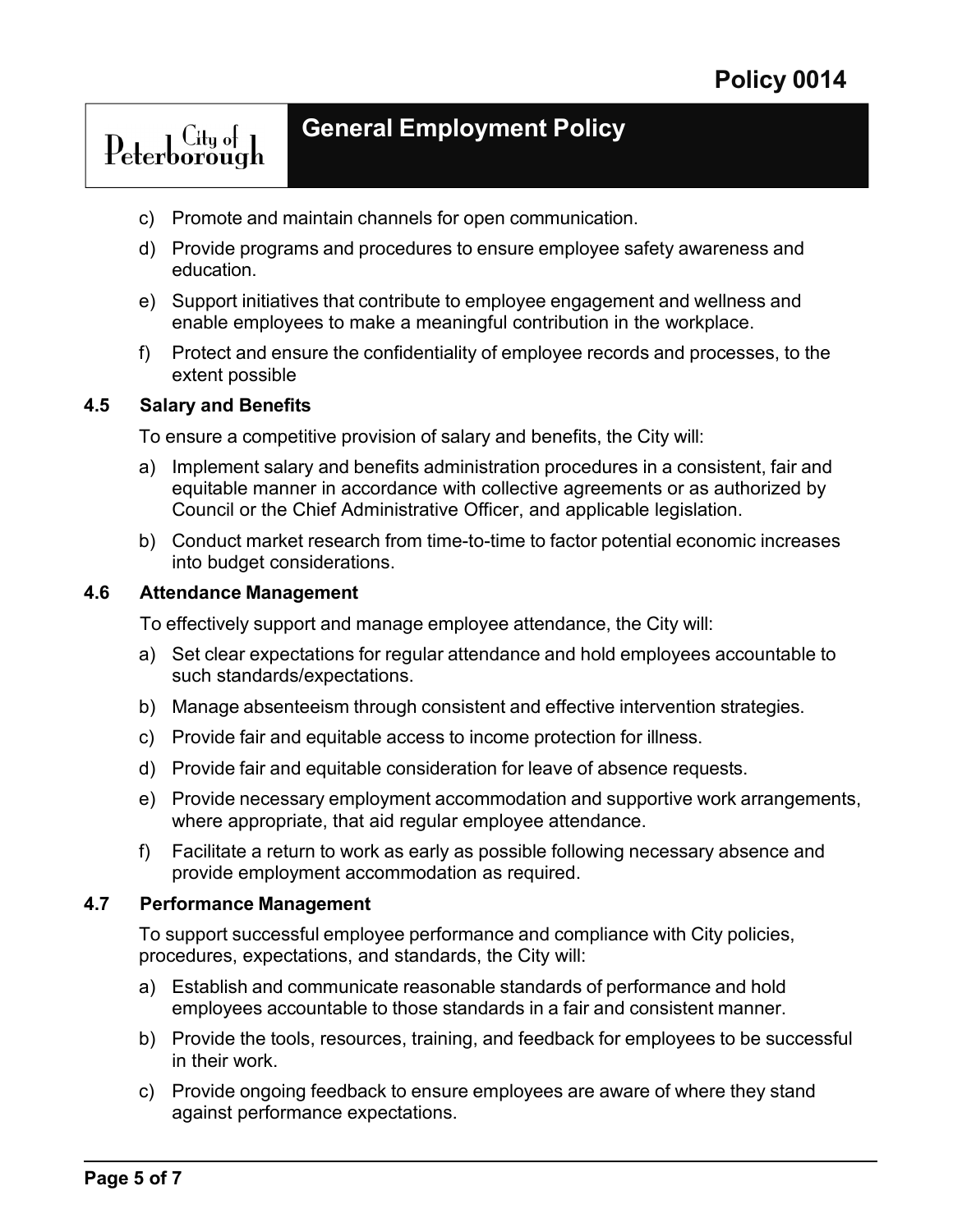# $\operatorname{Peterborough}$

# **General Employment Policy**

- d) Establish, maintain, and communicate employment policies, procedures, and practices, and implement those in a fair and equitable manner in accordance with applicable legislation, collective agreements, and City Policies and Procedures.
- e) Promptly address employee conduct and performance issues following a supportive, progressive, and fair approach enabling employees time to correct their performance or experience fair and reasonable consequences.

# **5.0 Appendix, Related Documents & Links**

Note: All references refer to the current version, as may be amended from time to time.

### **5.1. Related Procedures:**

- Procedure 0014-P23, Code of Conduct Procedure
- Procedure 0014-P22, Remote Work Arrangement Procedure